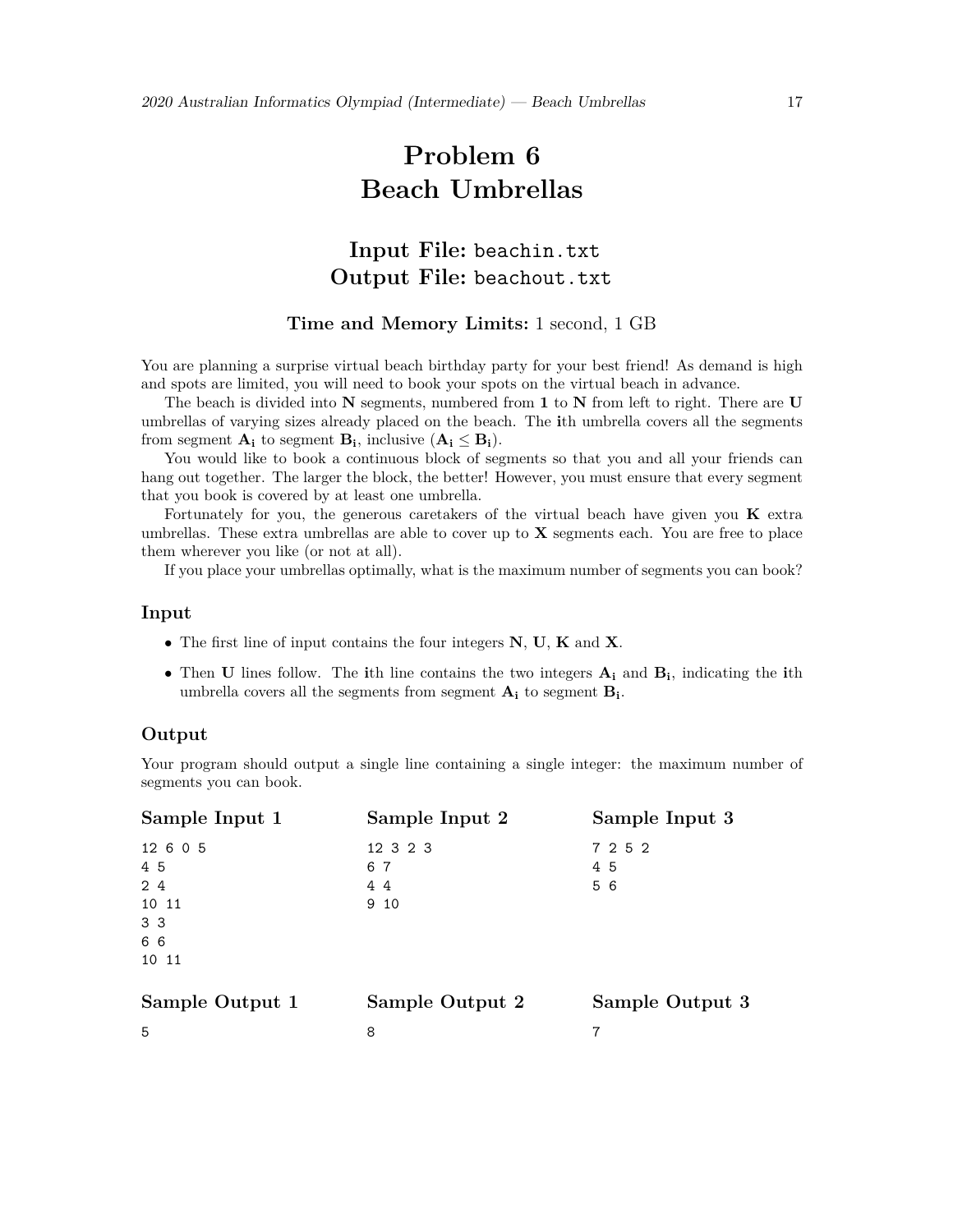### **Explanation**

In the first sample input, there are  $N = 12$  segments and  $U = 6$  umbrellas. You have no spare umbrellas to place  $(K = 0)$ . The largest block of segments that are all covered by umbrellas is the block from the 2nd to the 6th segment. This block contains 5 segments, which is the largest possible.



In the second sample input, there are  $N = 12$  segments and  $U = 3$  umbrellas. You have  $K = 2$  spare umbrellas to place, each able to cover  $X = 3$  segments. If you place your umbrellas as indicated in red in the diagram below, you can book the block of segments from the 3rd segment to the 10th segment. This block contains 8 segments, which is the largest possible.



In the third sample input, there are  $N = 7$  segments and  $U = 2$  umbrellas. You have  $K = 5$ spare umbrellas to place, each able to cover  $X = 2$  segments. If you place three of your spare umbrellas as indicated in red in the diagram below, you can book the block of segments from the 1st segment to the 7th segment. This block contains 7 segments, which is the largest possible. Note that the remaining two spare umbrellas are left unused.